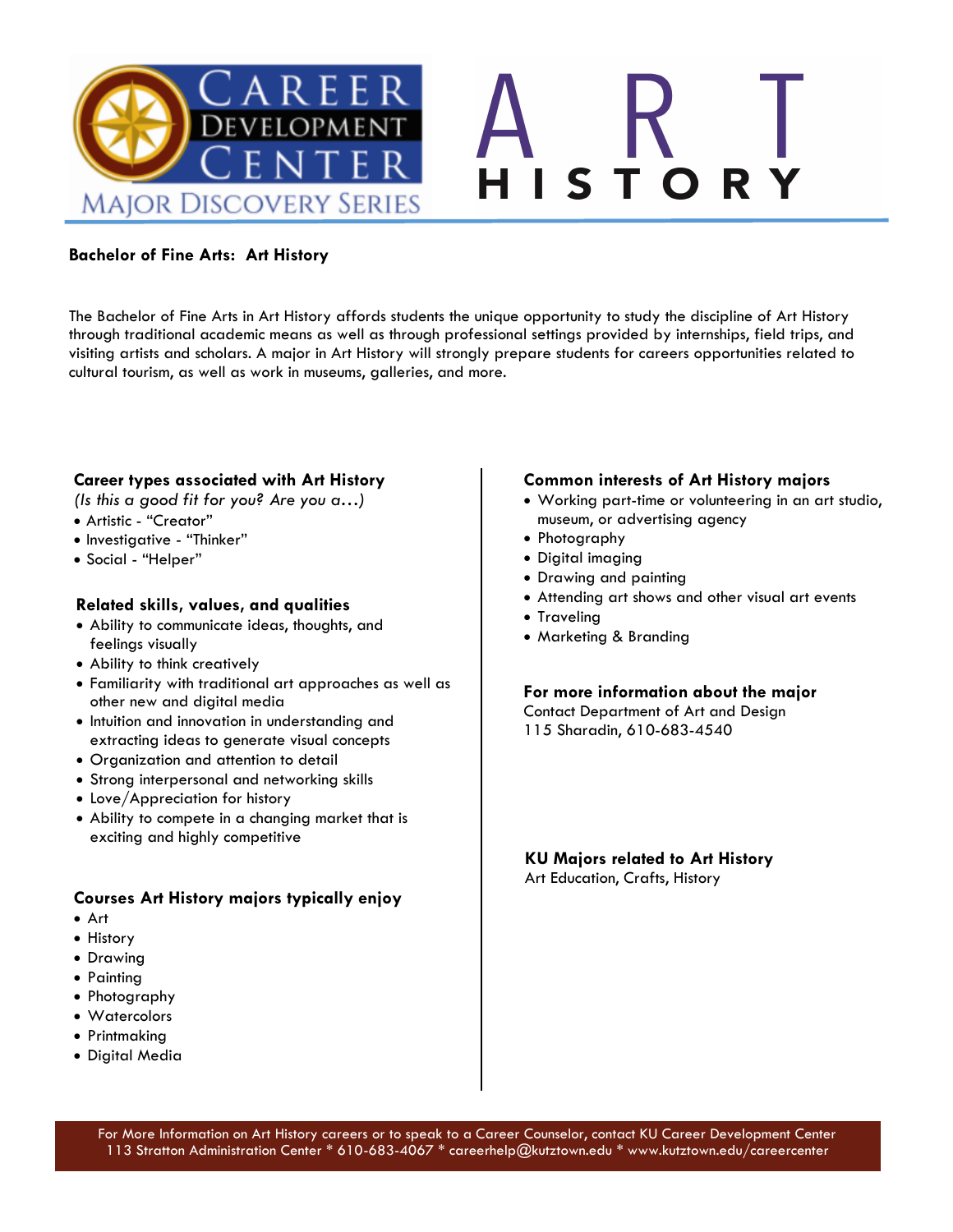# **FOUR STEPS TO SUCCESS**

COVER >

# 1<sup>ST</sup> YEAR

R

#### $2^{ND}$ Y

#### $3<sup>RD</sup>$ YEAR

- Enroll in the Career Exploration Certificate.
- Attend info sessions to learn about career development and personal branding.
- Take a career assessment to identify and confirm interests.
- Get involved in campus clubs and organizations.
- Develop basic workplace skills through jobs or volunteer work.
- Talk with professors, family, and friends about career ideas.
- Conduct informational interviews with professionals working in fields of interest.
- Develop a relationship with your professors and faculty advisor.
- Meet with CDC career coach.
- Attend info sessions to learn about resume writing, and externships.
- Confirm your choice of major and consider options for double major or minor.
- Research careers of interest.
- Complete a job shadowing (externship) experience.
- Seek meaningful employment or volunteer work in a field related to your major.
- Explore options for undergraduate research and study abroad.
- Write a resume and have it reviewed by the CDC.
- Manage your online presence.
- Enroll in the Career Success Certificate.
- Complete an internship and/or undergraduate research.
- Attend info sessions about internships, interviewing, job search strategies, and grad school.
- Build a LinkedIn profile and continue to monitor your online presence.
- Complete a mock interview.
- Build skills through research projects, part-time employment, and volunteer work.
- Participate in employer panels, site visits & networking events.
- Attend internship & job fairs.
- Take on a leadership role in a student organization or work.
- Consider graduate school options and prepare for admissions tests.

4TH YEAR

EXPERIENCE >IMPLEMENT

- Attend your Senior Kick-off session and other info sessions to prepare for job search/grad school.
- Update your resume and LinkedIn profile.
- Create cover letter drafts.
- Gain experience through internships and/or undergraduate research.
- Secure references for job/grad school applications.
- Create your "30 second" commercial/elevator pitch.
- Meet with CDC to develop job search strategies.
- Research employers.
- Network with professionals through events and social media.
- Join a professional organization in your discipline.
- Attend the senior etiquette luncheon or dinner.
- Participate in job fairs and on-campus interviewing.

### **Sample Career Titles**

Art History majors can be found working in a wide variety of career fields. Here are just some career titles that may be of interest. Please note that some jobs may require further education and training. To learn more about these careers, visit http://online.onetcenter.org or www.bls.gov/oco.

> Art Advisor Art Administrator Antiquarian Book Trade Antiques Dealer Architectural Conservator Art Gallery Manager Art Investment Art Lawyer Art Preservationist Art Publicist Artist Representative Art Librarian

Arts Organization Consultant Corporate Curator Curatorial Consultant Estate Appraiser Freelance Collection Manager Freelance Writer Independent Producer Museum Curator Teacher Sample Advertisements Visual Resource Curator

$$
E \land R
$$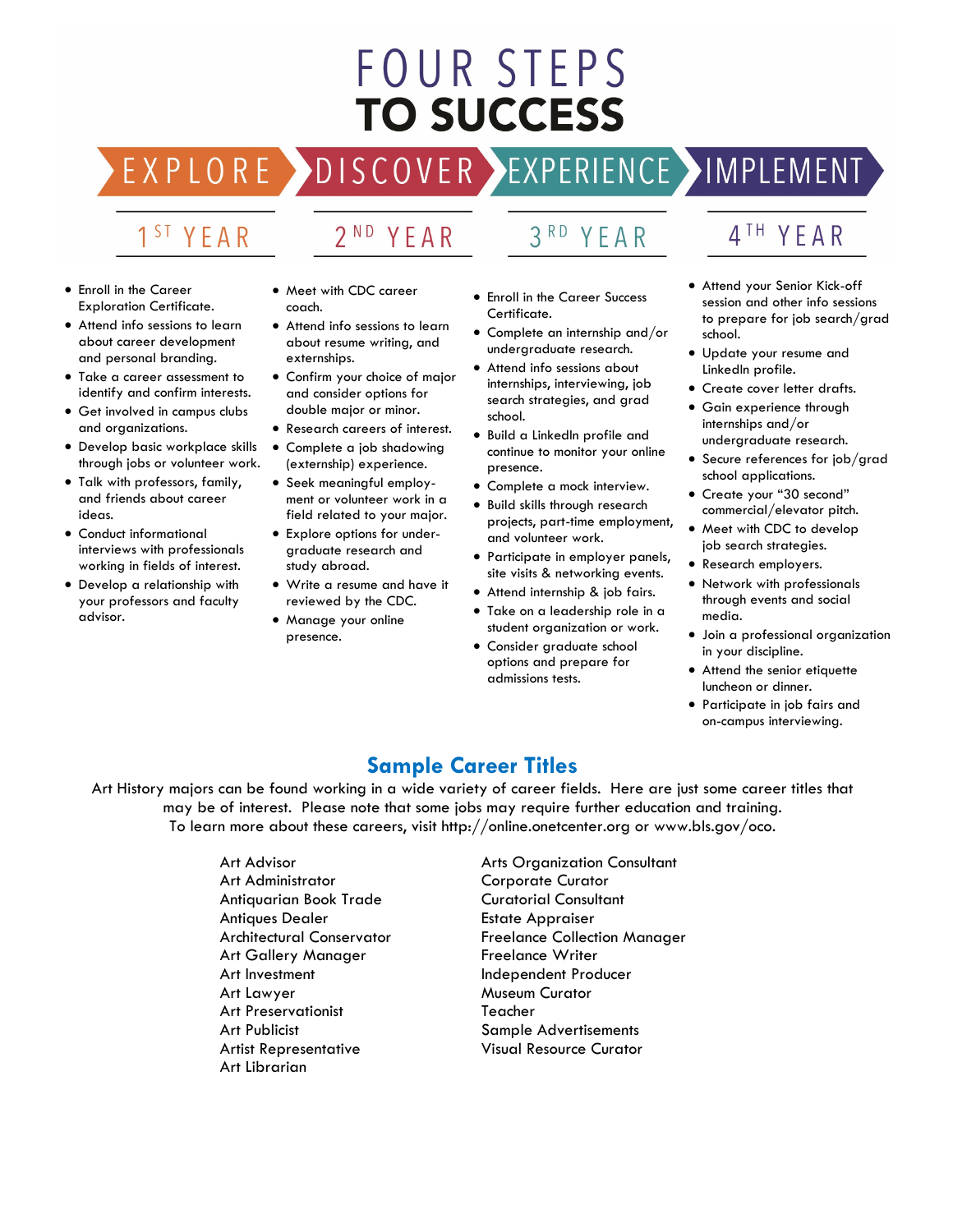### **Common Internship Sites and Employers**

Art History majors often find internships and employment in the following fields/industries.

- Photo Studios
- Art Studios
- Galleries
- Mural Projects
- Publishing Firms
- Printmaking Workshops
- Community Arts Organizations
- Magazines/Newspapers
- Museums
- Archeology

i handshake

Philadelphia Museum of Art http://www.philamuseum.org

 Handshake is the primary online resource for preparing and connecting students and alumni with employers. **www.kutztown.edu/handshake**

### **Useful Websites for Art History Majors**

Whether you are researching related career fields, applying for internships or jobs, or planning to join a professional association, these websites are for you!

| Industry/Employment Information                             | <b>Job/Internship Search Boards</b>                            | <b>Related Area Employers</b>                                                                          |
|-------------------------------------------------------------|----------------------------------------------------------------|--------------------------------------------------------------------------------------------------------|
| National Endowment for the Arts<br>www.arts.gov             | Museum Jobs<br>www.museumjobs.com                              | Allentown Art Museum<br><b>Alternative Gallery</b><br><b>ArtsQuest</b>                                 |
| NY Foundation for the Arts<br>www.nyfa.org                  | <b>Greater Phila Cultural Alliance</b><br>www.philaculture.org | Brandywine River Museum of Art<br>Clay On Main<br><b>Everhart Museum of Natural History</b>            |
| ResArtis<br>www.resartis.org                                | LinkedIn Jobs<br>www.linkedin.com/jobs                         | Historic Bethlehem Museums & Sites<br>Lehigh Valley Arts Council<br>Pennsylvania Historical and Museum |
| <b>TransArtists</b>                                         |                                                                | Commission                                                                                             |
| www.transartists.org                                        | <b>Professional Associations</b>                               | Philadelphia Museum of Art<br><b>Reading Public Museum</b>                                             |
| <b>WOOLOO</b><br>www.wooloo.org                             | <b>College Art Association</b><br>www.collegeart.org           |                                                                                                        |
| <b>Arts and Art Deadlines</b><br>www.artandartdeadlines.com | <b>American Association of Museums</b><br>www.aam-us.org       |                                                                                                        |
| Allentown Art Museum<br>www.allentownartmuseum.org          | Southern Graphics Council<br>http://sgcinternational.org       |                                                                                                        |